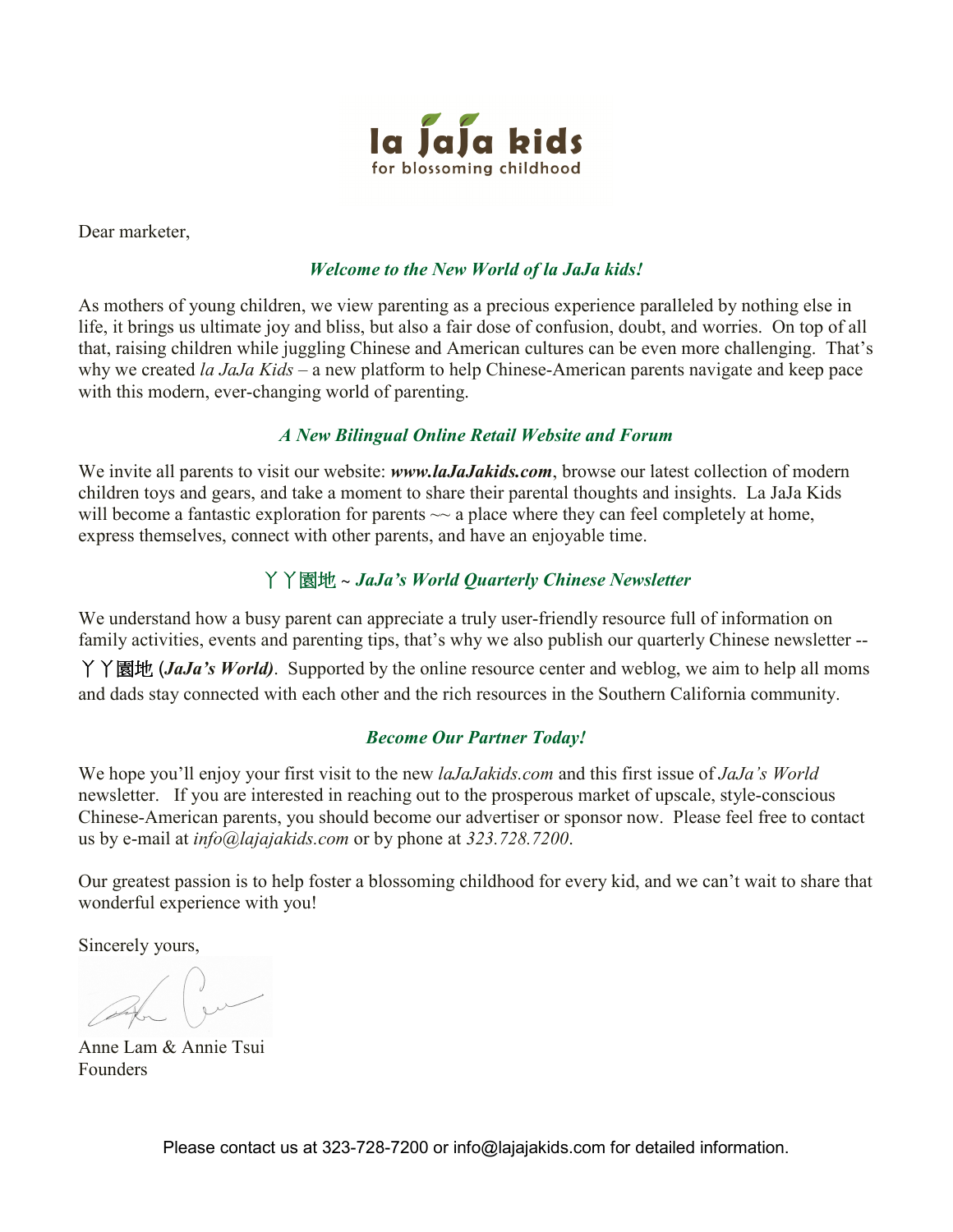### **Become a Partner with La JaJa Kids Today and Tab into the Vast Business Potential of Chinese-American Young Parents Market**

A limited number of online and print ad opportunities are available to our partners. Cost depends on ad size and placement. Please contact us at info@lajajakids.com or call 323-728-7200 to discuss your advertising needs.

| <b>Medium</b>                      | <b>Advantages</b>                                                | <b>Frequency</b> | Limit                 |
|------------------------------------|------------------------------------------------------------------|------------------|-----------------------|
| <b>Newsletter</b>                  | Reaches 10,000 local parents with loyal<br>readership            | quarterly        | limit to 3            |
| <b>Web Banner</b>                  | Online banner ad and sponsor links on web<br>pages               | limit to 5       |                       |
| <b>Blog</b>                        | Dedicated mention using point of view from<br>JaJa's World       | weekly           | limit to 1 per<br>day |
| E-mail<br><b>Newsletter</b>        | Dedicated mention, banner ads and sponsorship<br>links           | bi-monthly       | limit to 2            |
| <b>Product</b><br><b>Placement</b> | Prize give away in monthly online sweepstakes<br>Monthly         |                  | limit to 2            |
| <b>Event</b>                       | Banner and product display during la JaJa<br>Irregular<br>events |                  | limit to 3            |
| <b>Insertion</b>                   | Insert brochures or trial packages into outgoing<br>shipments    |                  | limit to 3            |

**\***Advertising rate includes design & production services (up to 1 revision).



Our Event Calendar accepts event information submission at no charge. We will verify all information and reserve the rights to edit or publish the event. We only provide advertising and advertorial space to organizations and businesses that are relevant and appropriate for promotion to children and parents.

Please contact us at 323-728-7200 or info@lajajakids.com for detailed information.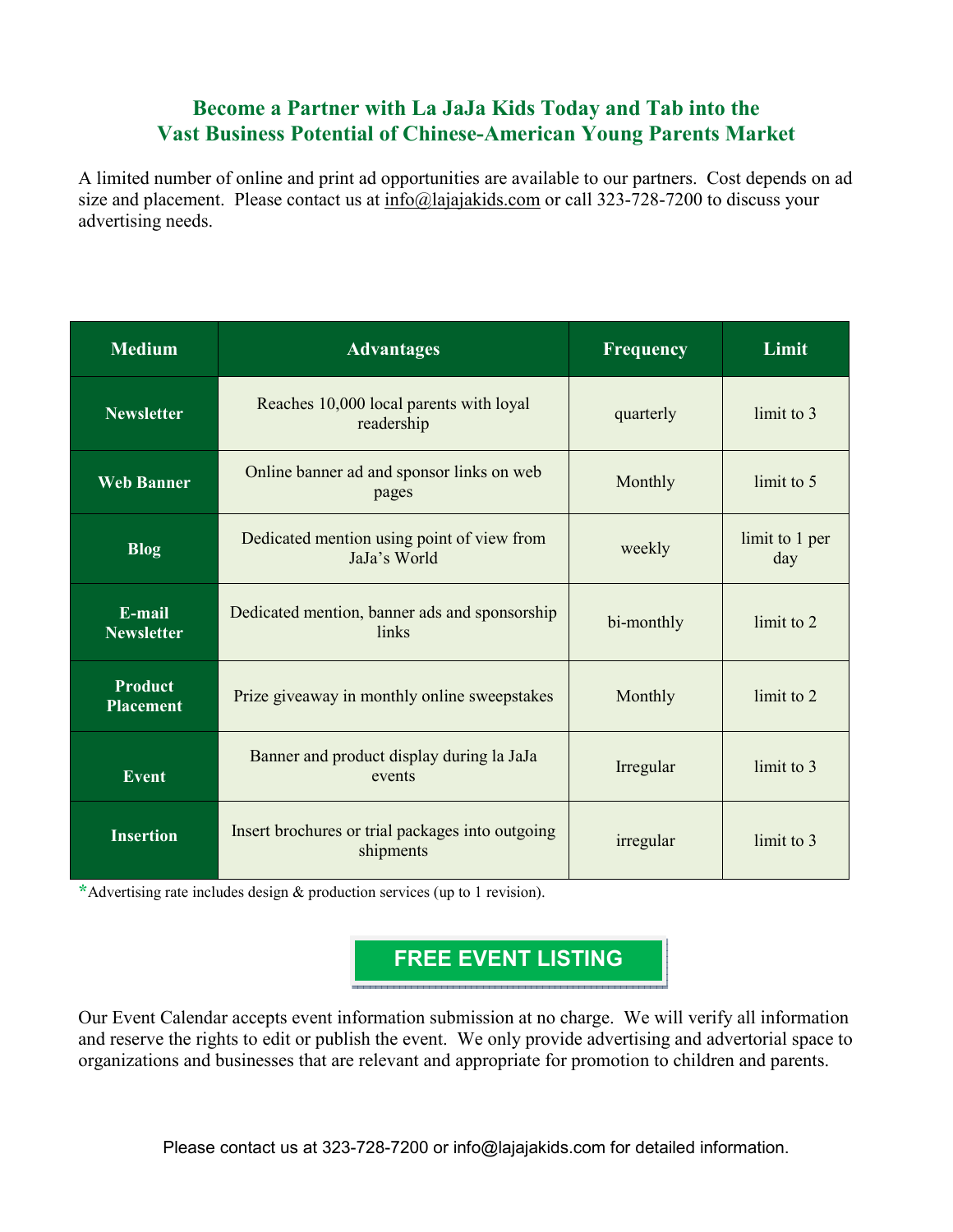## **JaJa's World Newsletter**

## **2010-2011 Editorial Calendar**

|                              | 2010 summer                                              | <b>2010 fall</b>                                             | 2010 winter                                                       | 2011 spring                                              | 2011 summer                                              | <b>2011 fall</b>                                                                  |
|------------------------------|----------------------------------------------------------|--------------------------------------------------------------|-------------------------------------------------------------------|----------------------------------------------------------|----------------------------------------------------------|-----------------------------------------------------------------------------------|
| Coverag<br>e Months          | May, June, July                                          | August,<br>September,<br>October                             | November,<br>December,<br><b>January</b>                          | February,<br>March, April                                | May, June, July                                          | August,<br>September,<br>October                                                  |
| Publicati<br>on Date         | May 9, 2010                                              | <b>August 15, 2010</b>                                       | November 14,<br>2010                                              | February 13,<br>2011                                     | May 8, 2011                                              | <b>August 14, 2011</b>                                                            |
| Cover<br><b>Story</b>        | <b>Parks and</b><br>outdoor activities                   | Libraries,<br><b>Books</b> and<br><b>Story-times</b>         | <b>The Restaurant</b><br><b>Issue</b>                             | <b>After school</b><br>extra-curricular<br>activities    | Travel,<br>vacations and<br>cruises                      | <b>Baby and Kids</b><br><b>Products</b>                                           |
| <b>Key</b><br><b>Feature</b> | La JaJa kids.com<br>introduction                         | <b>Raising Chinese</b><br>kids in America<br>- Moon Festival | <b>Raising Chinese</b><br>kids in America<br>- Chinese<br>schools | <b>Celebrity Mom</b><br><b>Interview</b>                 | <b>Tips on</b><br>traveling with<br>kids                 | <b>Raising Chinese</b><br>kids in America<br>$-$ managing<br>three<br>generations |
| <b>Health</b>                | Pediatrician                                             | <b>Dietitian</b>                                             | <b>Eye Care</b>                                                   | <b>Dentist</b>                                           | Pediatrician                                             | <b>Child</b><br>Psychologist                                                      |
| <b>Event</b><br>Calendar     | <b>Event calendar</b>                                    | <b>Event calendar</b>                                        | <b>Event calendar</b>                                             | <b>Event calendar</b>                                    | <b>Event calendar</b>                                    | <b>Event calendar</b>                                                             |
| Column                       | <b>New Kids</b><br><b>Product</b><br><b>Introduction</b> | <b>New Kids</b><br><b>Product</b><br><b>Introduction</b>     | <b>New Kids</b><br><b>Product</b><br><b>Introduction</b>          | <b>New Kids</b><br><b>Product</b><br><b>Introduction</b> | <b>New Kids</b><br><b>Product</b><br><b>Introduction</b> | <b>New Kids</b><br><b>Product</b><br><b>Introduction</b>                          |
| Column                       | <b>Lucky Draw</b>                                        | Lucky Draw &<br><b>Survey</b>                                | <b>Lucky Draw</b>                                                 | <b>Lucky Draw &amp;</b><br><b>Survey</b>                 | <b>Lucky Draw</b>                                        | <b>Lucky Draw &amp;</b><br><b>Survey</b>                                          |

*\*Contents are tentative and subject to changes due to editorial adjustment.*